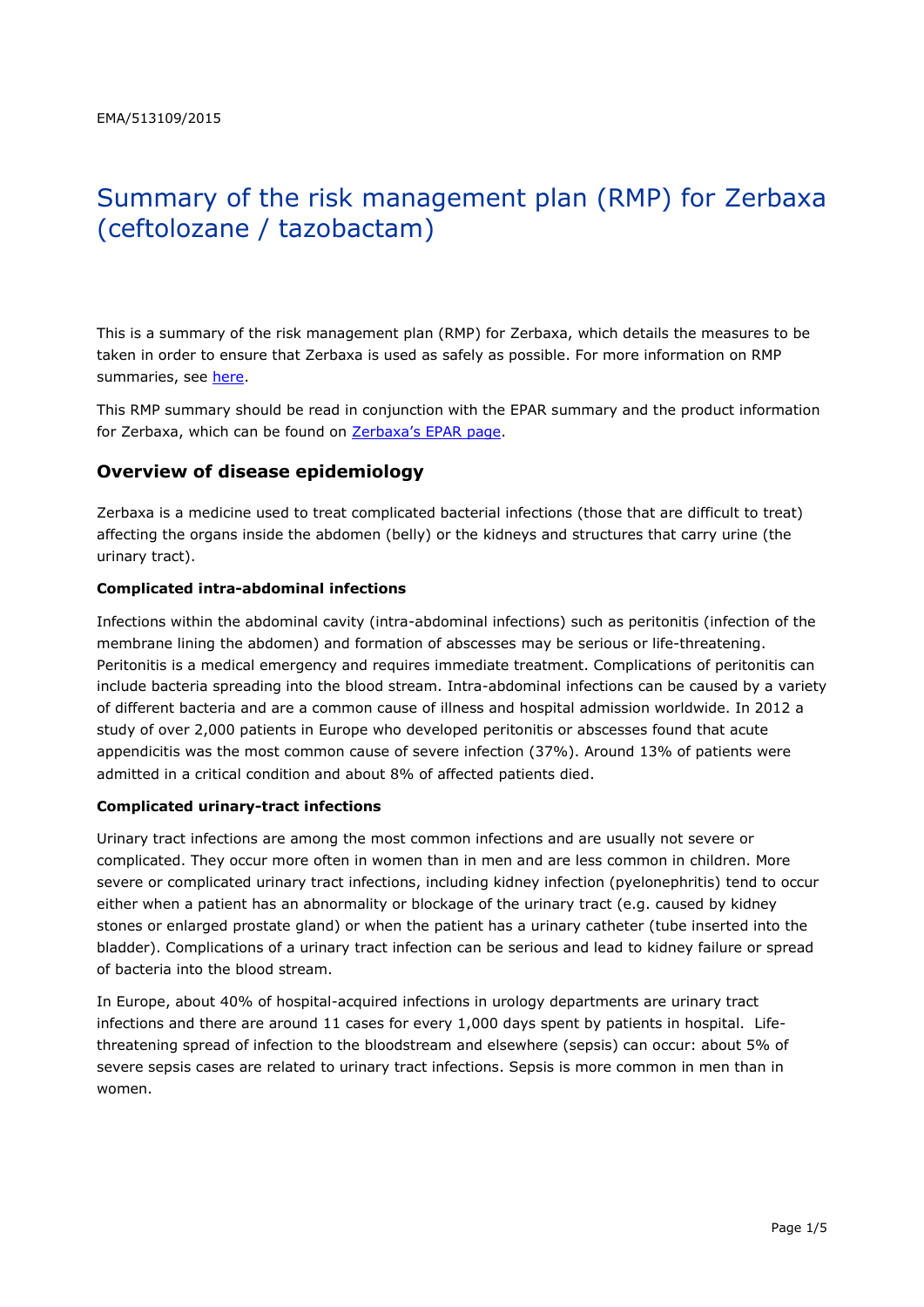# **Summary of treatment benefits**

Zerbaxa contains the active substance ceftolozane, an antibiotic of the group known as cephalosporins, together with tazobactam, a substance that blocks certain bacterial enzymes that break down this type of antibiotic and make bacteria resistant to its action. The medicine has been shown to be at least as effective as other antibiotics in curing infections in two main studies.

One study involved 1,083 patients who mostly had kidney infection or in some cases a complicated urinary-tract infection. Zerbaxa successfully treated the infection in about 85% of the cases where it was given (288 of 340), compared with 75% (266 of 353) of those given another antibiotic called levofloxacin.

The second study involved 993 patients with complicated intra-abdominal infections. Zerbaxa was compared with another antibiotic, meropenem. Both medicines produced a cure in about 94% of patients (353 out of 375 given Zerbaxa and 375 out of 399 given meropenem).

## **Unknowns relating to treatment benefits**

Most of the patients in the main studies supporting licensing of Zerbaxa were white Eastern Europeans. There is no evidence to suggest that results would be any different in non-white patients. The effects of Zerbaxa have not been studied in patients with severe kidney disease or in patients with weakened immune systems. There is some evidence that the efficacy would be similar in patients with severe kidney disease or weakened immune systems.

## **Summary of safety concerns**

| <b>Risk</b>                                    | What is known                                                                                                                                                                                                                                                                                                                                                                                                                            | <b>Preventability</b>                                                                                                                                                                                                                                                                                                                                                                                                                                                                                                                                    |
|------------------------------------------------|------------------------------------------------------------------------------------------------------------------------------------------------------------------------------------------------------------------------------------------------------------------------------------------------------------------------------------------------------------------------------------------------------------------------------------------|----------------------------------------------------------------------------------------------------------------------------------------------------------------------------------------------------------------------------------------------------------------------------------------------------------------------------------------------------------------------------------------------------------------------------------------------------------------------------------------------------------------------------------------------------------|
| Allergic reactions<br>(hypersensitivity)       | Allergic reactions, which can be<br>severe, may occur in patients<br>receiving antibiotics.                                                                                                                                                                                                                                                                                                                                              | Patients should tell their doctor about<br>any severe allergic reactions that they<br>have had before receiving Zerbaxa.<br>Patients who have had a severe allergic<br>reaction to certain types of antibiotics<br>(e.g. penicillin, cephalosporin,<br>monobactam or carbapenem) should not<br>receive treatment with Zerbaxa.                                                                                                                                                                                                                           |
| Clostridium difficile-<br>associated diarrhoea | Some antibiotics can decrease<br>normal protective bacteria in the<br>gut, allowing Clostridium difficile<br>bacteria to multiply and cause<br>symptoms such as cramping<br>pain, fever, and diarrhoea.<br>Sometimes these symptoms<br>have been reported to occur over<br>2 months after receiving<br>antibiotic treatment. Cases have<br>been reported uncommonly (in<br>less than 1 patient in 100) in<br>those treated with Zerbaxa. | Patients should tell their doctor or<br>pharmacist if they are suffering from<br>diarrhoea before they take Zerbaxa or if<br>they have suffered from diarrhoea whilst<br>taking antibiotics in the past. They<br>should contact their doctor straightaway<br>if they develop diarrhoea during or after<br>Zerbaxa treatment and should check<br>with the doctor before attempting to<br>treat the condition. If Clostridium<br>difficile-associated diarrhoea is<br>confirmed, Zerbaxa may be stopped and<br>other antibiotic treatment for C. difficile |

### *Important identified risks*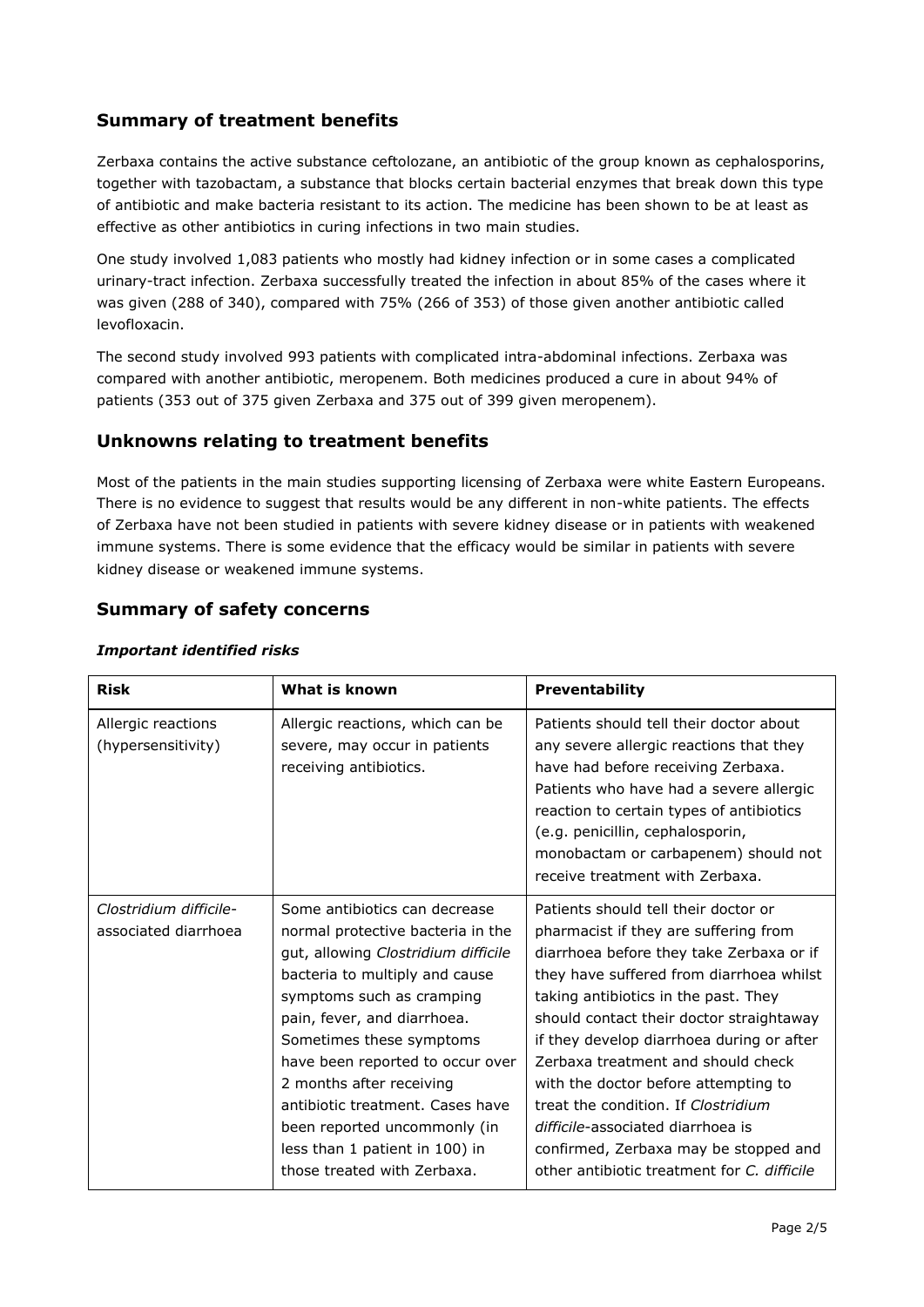| <b>Risk</b>                                                                   | What is known                                                                                                                                                                                                                                                                                                                                        | <b>Preventability</b>                                                                                                                                                                                                                                                                                   |
|-------------------------------------------------------------------------------|------------------------------------------------------------------------------------------------------------------------------------------------------------------------------------------------------------------------------------------------------------------------------------------------------------------------------------------------------|---------------------------------------------------------------------------------------------------------------------------------------------------------------------------------------------------------------------------------------------------------------------------------------------------------|
|                                                                               |                                                                                                                                                                                                                                                                                                                                                      | given.                                                                                                                                                                                                                                                                                                  |
| Reduced functioning of<br>the kidney (renal<br>impairment)                    | Reduced kidney function was<br>seen in about 1 patient in 100<br>(11 of 1015 patients) given<br>Zerbaxa in studies supporting<br>licensing of the medicine. Only 2<br>of these 11 cases were severe<br>and the majority of patients<br>recovered. Affected patients<br>generally had abnormal kidney<br>function prior to receiving the<br>medicine. | Patients should tell their doctor about<br>any kidney problems they have had<br>before treatment with Zerbaxa, Doctors<br>should monitor kidney function in<br>patients whose kidney function is already<br>reduced, and adjust the dose of Zerbaxa<br>depending on the severity of the<br>reduction.   |
| Mistakes in supplying<br>and labelling the<br>medicine (medication<br>errors) | Medication errors by pharmacy<br>staff occurred in the United<br>States after Zerbaxa was<br>approved for use in that country.                                                                                                                                                                                                                       | Changes were made to the vial and<br>packaging label of Zerbaxa to reduce the<br>chance of medication errors. Healthcare<br>providers should be aware of the correct<br>dosing, preparation, and administration<br>of Zerbaxa, as detailed in the product<br>information, before giving it to patients. |

## *Important potential risks*

| <b>Risk</b>                                                                                                                           | What is known                                                                                                                                                                                                                                                                                                                          |
|---------------------------------------------------------------------------------------------------------------------------------------|----------------------------------------------------------------------------------------------------------------------------------------------------------------------------------------------------------------------------------------------------------------------------------------------------------------------------------------|
| Development of bacteria<br>that cannot be treated<br>by specific antibiotics<br>(drug-resistant bacteria)                             | About 1 patient in 200 with complicated urinary-tract infection taking<br>Zerbaxa in the main clinical trial developed bacteria that could not be killed<br>by the medicine. Infections caused by these bacteria can be harder to<br>treat.                                                                                            |
| Serious skin reactions<br>that meet certain<br>criteria, such as<br>reactions requiring<br>hospitalisation (severe<br>skin reactions) | Serious skin reactions may occur in patients receiving antibiotics. However,<br>severe skin reactions have not been reported for Zerbaxa. Patients who<br>have had a serious skin reaction to certain types of antibiotics (e.g.<br>penicillin, cephalosporin, monobactam or carbapenem) should not receive<br>treatment with Zerbaxa. |
| Anaemia caused by<br>breakage of red blood<br>cells (haemolytic<br>anaemia)                                                           | Haemolytic anaemia, which is sometimes indicated by a blood test called a<br>Coombs test, has been reported in patients who have received other<br>cephalosporin antibiotics. In clinical trials of Zerbaxa, around 2 patients in<br>1,000 were reported to have a positive Coombs test but haemolytic<br>anaemia was not observed.    |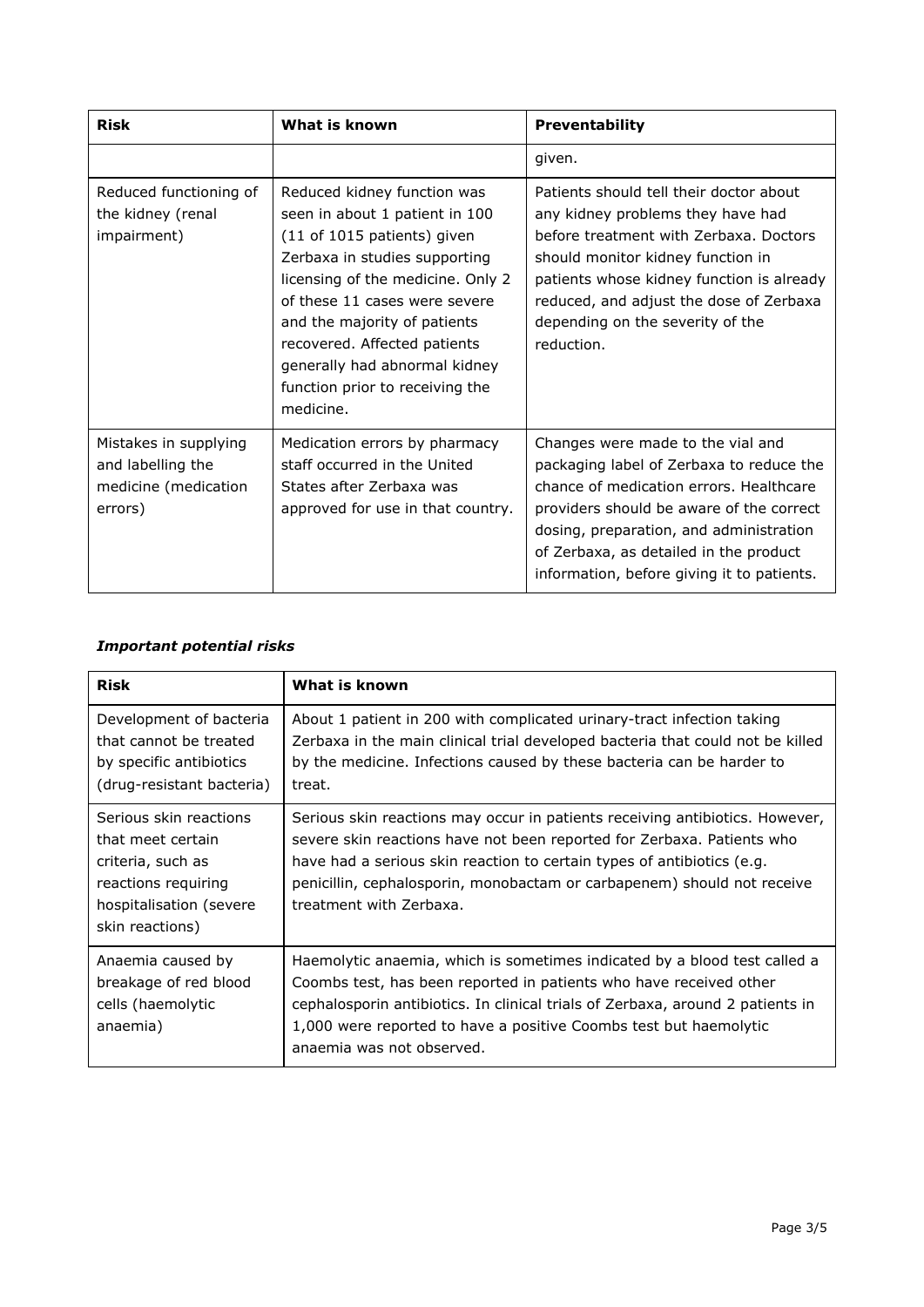#### *Missing information*

| <b>Risk</b>                                                                                                                                                           | What is known                                                                                                                                                                                                                                                                                                                                                                                                                                                  |
|-----------------------------------------------------------------------------------------------------------------------------------------------------------------------|----------------------------------------------------------------------------------------------------------------------------------------------------------------------------------------------------------------------------------------------------------------------------------------------------------------------------------------------------------------------------------------------------------------------------------------------------------------|
| Safety and effectiveness<br>in patients less than 18<br>years old                                                                                                     | The main clinical trials only included patients who were older than 18 years<br>and so there are no data concerning patients under 18 years of age.<br>Studies are planned to study the efficacy of Zerbaxa in young patients.                                                                                                                                                                                                                                 |
| Experience in pregnant<br>or breast-feeding women                                                                                                                     | There are no data from the use of Zerbaxa in pregnant women. Zerbaxa<br>should not be used in pregnancy unless the benefit to the woman<br>outweighs the potential risk.<br>It is unknown whether Zerbaxa passes into human milk. A decision must<br>be made as to whether to stop breastfeeding or to stop or avoid the<br>medicine, taking into account the possible risks versus the benefit of<br>breast-feeding for the child and the benefit of therapy. |
| Safety and effectiveness<br>in patients with a<br>weakened immune<br>system<br>(immunocompromised<br>patients)                                                        | Patients with weakened immune systems were not studied in clinical trials,<br>thus the effectiveness of Zerbaxa in such patients is not known.                                                                                                                                                                                                                                                                                                                 |
| Use for bacterial<br>infections other than<br>complicated urinary tract<br>infections and<br>complicated infections<br>within the abdominal<br>cavity (off-label use) | There is a risk that Zerbaxa may be used to treat infections for which its<br>safety and effectiveness have not been studied. It is not known to what<br>extent this may happen in practice, and whether it would have<br>consequences for the safety profile of the medicine, but measures are in<br>place to monitor this after marketing.                                                                                                                   |

## **Summary of risk minimisation measures by safety concern**

All medicines have a summary of product characteristics (SmPC) which provides physicians, pharmacists and other healthcare professionals with details on how to use the medicine, and also describes the risks and recommendations for minimising them. Information for patients is available in lay language in the package leaflet. The measures listed in these documents are known as 'routine risk minimisation measures'.

The SmPC and the package leaflet are part of the medicine's product information. The product information for Zerbaxa can be found on Zerbaxa['s EPAR page](http://www.ema.europa.eu/ema/index.jsp?curl=/pages/medicines/human/medicines/003772/human_med_001917.jsp).

This medicine has no additional risk minimisation measures.

## **Planned post-authorisation development plan**

Not applicable.